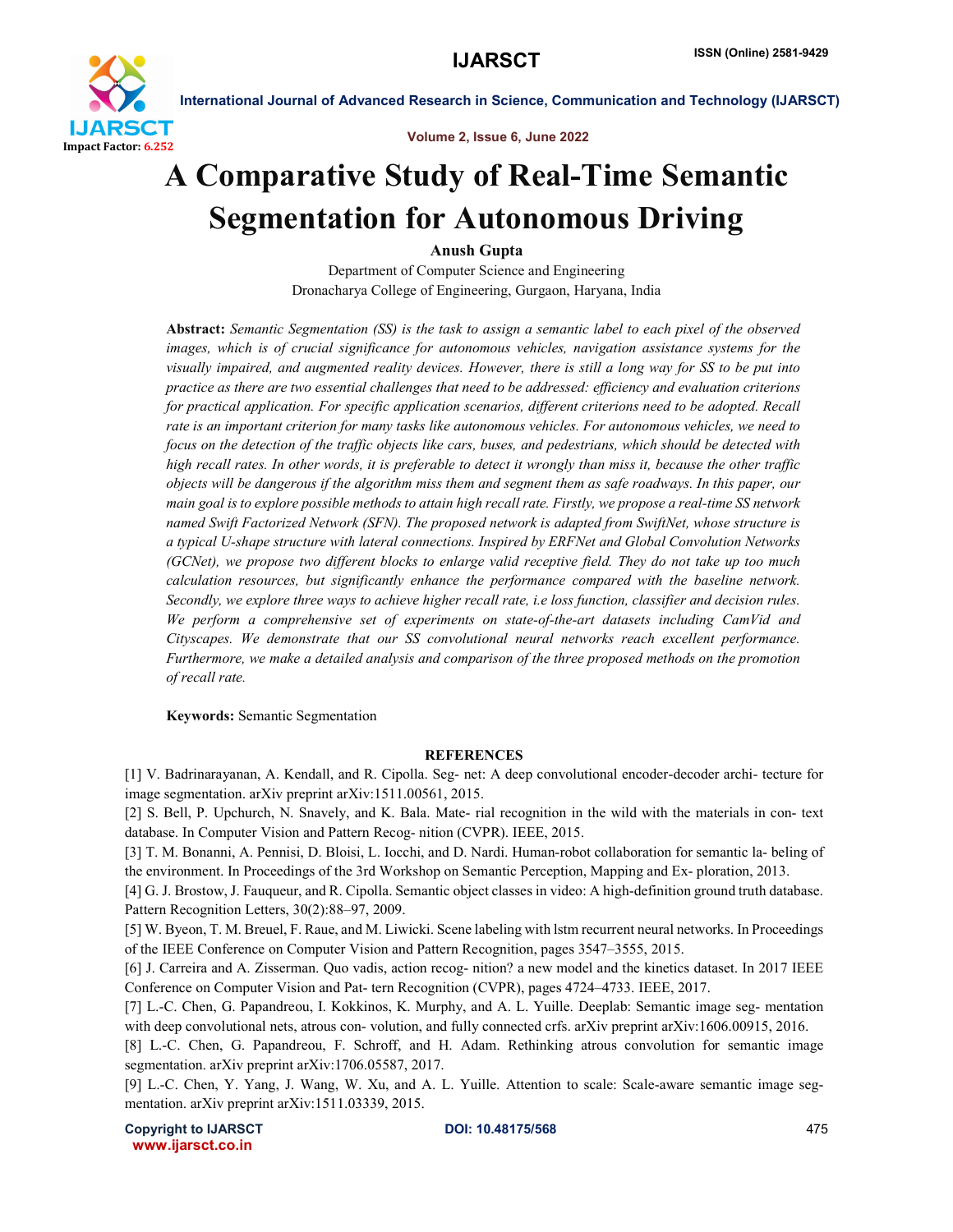

#### Volume 2, Issue 6, June 2022

[10] K. Cho, B. Van Merrie¨nboer, D. Bahdanau, and

Y. Bengio. On the properties of neural machine trans- lation: Encoder-decoder approaches. arXiv preprint arXiv:1409.1259, 2014.

[11] O¨ . C¸ ic¸ek, A. Abdulkadir, S. S. Lienkamp, T. Brox, and O. Ronneberger. 3d u-net: learning dense vol- umetric segmentation from sparse annotation. In In- ternational Conference on Medical Image Computing and Computer-Assisted Intervention, pages 424–432. Springer, 2016.

[12] M. Cordts, M. Omran, S. Ramos, T. Rehfeld, M. En- zweiler, R. Benenson, U. Franke, S. Roth, and

B. Schiele. The cityscapes dataset for semantic urban scene understanding. In Proceedings of the IEEE Con- ference on Computer Vision and Pattern Recognition, pages 3213–3223, 2016.

[13] D. Eigen and R. Fergus. Predicting depth, surface nor- mals and semantic labels with a common multi-scale convolutional architecture. In Proceedings of the IEEE International Conference on Computer Vision, pages 2650–2658, 2015.

[14] C. Farabet, C. Couprie, L. Najman, and Y. Le- Cun. Learning hierarchical features for scene label- ing. IEEE transactions on pattern analysis and ma- chine intelligence, 35(8):1915–1929, 2013.

[15] C. Farabet, N. EDU, C. Couprie, L. Najman, and Y. LeCun. Scene parsing with multiscale feature learn- ing, purity trees, and optimal covers.

[16] M. Fayyaz, M. H. Saffar, M. Sabokrou, M. Fathy, and R. Klette. STFCN: spatio-temporal FCN for semantic video segmentation. CoRR, abs/1608.05971, 2016.

[17] R. Gadde, V. Jampani, and P. V. Gehler. Semantic video cnns through representation warping. CoRR, abs/1708.03088, 2017.

[18] A. Garcia-Garcia, S. Orts-Escolano, S. Oprea, V. Villena-Martinez, and J. Garcia-Rodriguez. A re- view on deep learning techniques applied to seman- tic segmentation. arXiv preprint arXiv:1704.06857, 2017.

[19] D. Grangier, L. Bottou, and R. Collobert. Deep con- volutional networks for scene parsing. In ICML 2009 Deep Learning Workshop, volume 3. Citeseer, 2009.

[20] S. Han, X. Liu, H. Mao, J. Pu, A. Pedram, M. A. Horowitz, and W. J. Dally. Eie: efficient inference en- gine on compressed deep neural network. In Proceed- ings of the 43rd International Symposium on Com- puter Architecture, pages 243–254. IEEE Press, 2016.

[21] S. Han, J. Pool, J. Tran, and W. Dally. Learning both weights and connections for efficient neural network. In Advances in Neural Information Processing Sys- tems (NIPS), pages 1135–1143, 2015.

[22] K. He, X. Zhang, S. Ren, and J. Sun. Deep resid- ual learning for image recognition. In Proceedings of the IEEE conference on computer vision and pattern recognition, pages 770–778, 2016.

[23] S. Hochreiter and J. Schmidhuber. Long short-term memory. Neural computation, 9(8):1735–1780, 1997.

[24] A. G. Howard, M. Zhu, B. Chen, D. Kalenichenko, W. Wang, T. Weyand, M. Andreetto, and H. Adam. Mobilenets: Efficient convolutional neural networks for mobile vision applications. arXiv preprint arXiv:1704.04861, 2017.

[25] G. Huang, S. Liu, L. van der Maaten, and K. Q. Weinberger. Condensenet: An efficient densenet using learned group convolutions. arXiv preprint arXiv:1711.09224, 2017.

[26] S. Ioffe and C. Szegedy. Batch normalization: Accel- erating deep network training by reducing internal co- variate shift. In International Conference on Machine Learning, pages 448–456, 2015.

[27] S. D. Jain, B. Xiong, and K. Grauman. Fusionseg: Learning to combine motion and appearance for fully automatic segmention of generic objects in videos. arXiv preprint arXiv:1701.05384, 2(3):6, 2017.

[28] A. Kendall, V. Badrinarayanan, and R. Cipolla. Bayesian segnet: Model uncertainty in deep convolu- tional encoder-decoder architectures for scene under- standing. arXiv preprint arXiv:1511.02680, 2015.

[29] D. Kingma and J. Ba. Adam: A method for stochastic optimization. arXiv preprint arXiv:1412.6980, 2014.

[30] A. Kundu, Y. Li, F. Dellaert, F. Li, and J. M. Rehg. Joint semantic segmentation and 3d reconstruction from monocular video. In European Conference on Computer Vision, pages 703–718. Springer, 2014.

[31] H. Li, A. Kadav, I. Durdanovic, H. Samet, and H. P. Graf. Pruning filters for efficient convnets. arXiv preprint arXiv:1608.08710, 2016.

[32] Z. Li, Y. Gan, X. Liang, Y. Yu, H. Cheng, and L. Lin. Lstm-cf: Unifying context modeling and fusion with lstms for rgb-d scene labeling. In European Confer- ence on Computer Vision, pages 541–557. Springer, 2016.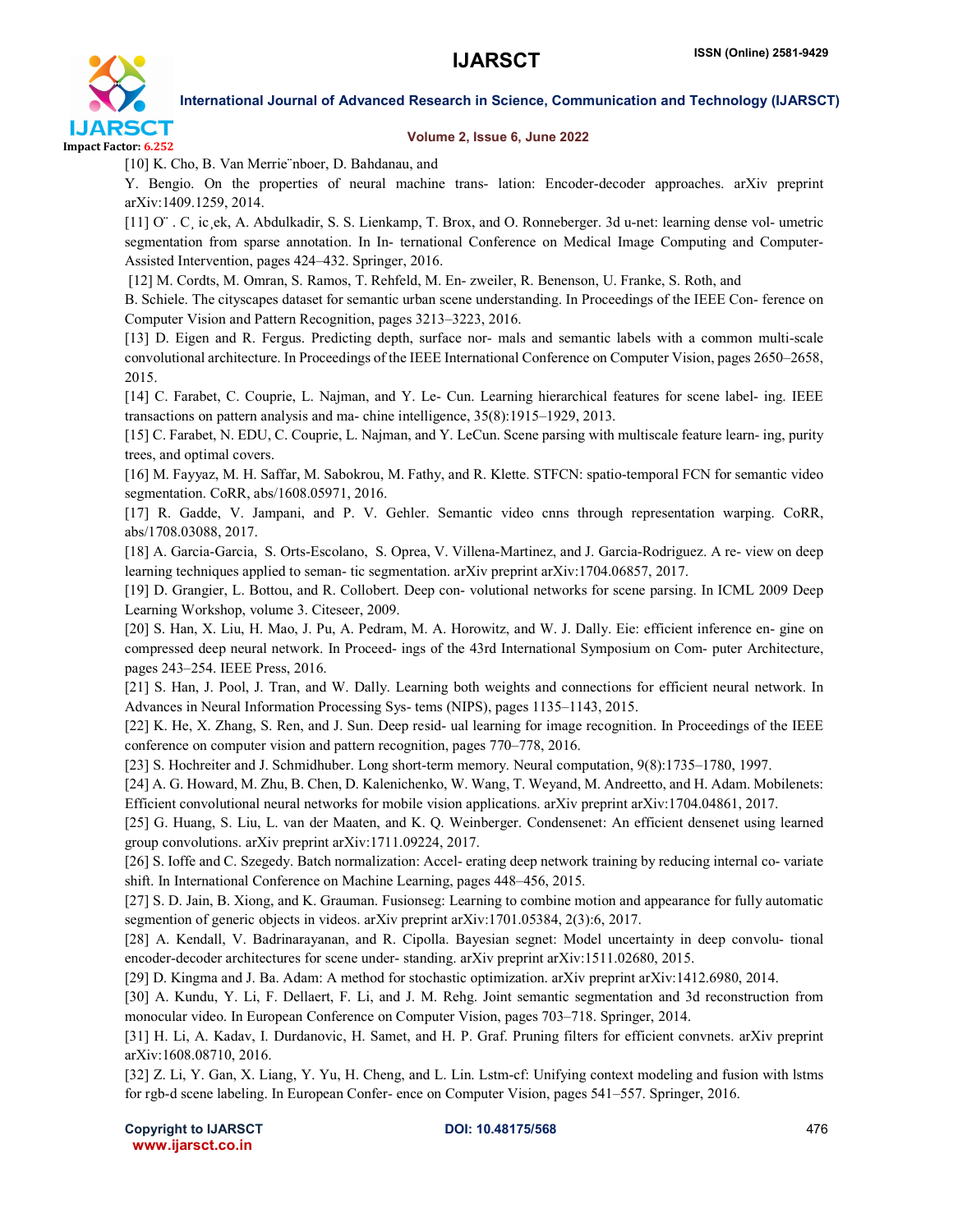

#### Volume 2, Issue 6, June 2022

[33] G. Lin, C. Shen, A. v. d. Hengel, and I. Reid. Explor- ing context with deep structured models for seman- tic segmentation. arXiv preprint arXiv:1603.03183, 2016.

[34] G. Lin, C. Shen, I. Reid, et al. Efficient piecewise training of deep structured models for semantic seg- mentation. arXiv preprint arXiv:1504.01013, 2015.

[35] J. Long, E. Shelhamer, and T. Darrell. Fully convo- lutional networks for semantic segmentation. In Pro- ceedings of the IEEE Conference on Computer Vision and Pattern Recognition, pages 3431–3440, 2015.

[36] O. Miksik, V. Vineet, M. Lidegaard, R. Prasaath, M. Nießner, S. Golodetz, S. L. Hicks, P. Pe´rez, S. Izadi, and P. H. Torr. The semantic paintbrush: Interactive 3d mapping and recognition in large out- door spaces. In Proceedings of the 33rd Annual ACM Conference on Human Factors in Computing Systems, pages 3317–3326. ACM, 2015.

[37] D. Nilsson and C. Sminchisescu. Semantic video seg- mentation by gated recurrent flow propagation. arXiv preprint arXiv:1612.08871, 2016.

[38] H. Noh, S. Hong, and B. Han. Learning deconvolution network for semantic segmentation. In Proceedings of the IEEE International Conference on Computer Vi- sion, pages 1520–1528, 2015.

[39] A. Paszke, A. Chaurasia, S. Kim, and E. Culur- ciello. Enet: A deep neural network architecture for real-time semantic segmentation. arXiv preprint arXiv:1606.02147, 2016.

[40] G.-J. Qi. Hierarchically gated deep networks for se- mantic segmentation. In The IEEE Conference on Computer Vision and Pattern Recognition (CVPR), June 2016.

[41] O. Ronneberger, P. Fischer, and T. Brox. U-net: Con- volutional networks for biomedical image segmenta- tion. In International Conference on Medical Im- age Computing and Computer-Assisted Intervention, pages 234–241. Springer, 2015.

[42] G. Ros, L. Sellart, J. Materzynska, D. Vazquez, and A. M. Lopez. The synthia dataset: A large collection of synthetic images for semantic segmentation of ur- ban scenes. In Proceedings of the IEEE Conference on Computer Vision and Pattern Recognition, pages 3234–3243, 2016.

[43] M. Sandler, A. Howard, M. Zhu, A. Zhmoginov, and L.-C. Chen. Inverted residuals and linear bottlenecks: Mobile networks for classification, detection and seg- mentation. arXiv preprint arXiv:1801.04381, 2018.

[44] E. Shelhamer, K. Rakelly, J. Hoffman, and T. Dar- rell. Clockwork convnets for video semantic segmen- tation. In Computer Vision–ECCV 2016 Workshops, pages 852–868. Springer, 2016.

[45] E. Shelhamer, K. Rakelly, J. Hoffman, and T. Darrell. Clockwork convnets for video semantic segmentation. CoRR, abs/1608.03609, 2016.

[46] B. Shuai, Z. Zuo, B. Wang, and G. Wang. Dag- recurrent neural networks for scene labeling. In Pro- ceedings of the IEEE conference on computer vision and pattern recognition, pages 3620–3629, 2016.

[47] M. Siam, S. Valipour, M. Jagersand, and N. Ray. Con- volutional gated recurrent networks for video segmen- tation. arXiv preprint arXiv:1611.05435, 2016.

[48] K. Simonyan and A. Zisserman. Very deep convo- lutional networks for large-scale image recognition. arXiv preprint arXiv:1409.1556, 2014.

[49] C. Szegedy, S. Ioffe, V. Vanhoucke, and A. A. Alemi. Inception-v4, inception-resnet and the impact of resid- ual connections on learning. In AAAI, volume 4, page 12, 2017.

[50] C. Szegedy, W. Liu, Y. Jia, P. Sermanet, S. Reed, D. Anguelov, D. Erhan, V. Vanhoucke, A. Rabinovich, et al. Going deeper with convolutions. Cvpr, 2015.

[51] C. Szegedy, V. Vanhoucke, S. Ioffe, J. Shlens, and Z. Wojna. Rethinking the inception architecture for computer vision. In Proceedings of the IEEE Con- ference on Computer Vision and Pattern Recognition, pages 2818–2826, 2016. [52] P. Tokmakov, K. Alahari, and C. Schmid. Learning motion patterns in videos. In 2017 IEEE Conference on Computer Vision and Pattern Recognition (CVPR), pages 531–539. IEEE, 2017.

[53] P. Tokmakov, K. Alahari, and C. Schmid. Learning video object segmentation with visual memory. arXiv preprint arXiv:1704.05737, 2017.

[54] D. Tran, L. Bourdev, R. Fergus, L. Torresani, and M. Paluri. Deep end2end voxel2voxel prediction. In Computer Vision and Pattern Recognition Workshops (CVPRW), 2016 IEEE Conference on, pages 402–409. IEEE, 2016.

[55] A. Valada, G. L. Oliveira, T. Brox, and W. Burgard. Deep multispectral semantic scene understanding of forested environments using multimodal fusion. In The 2016 International Symposium on Experimental Robotics (ISER 2016),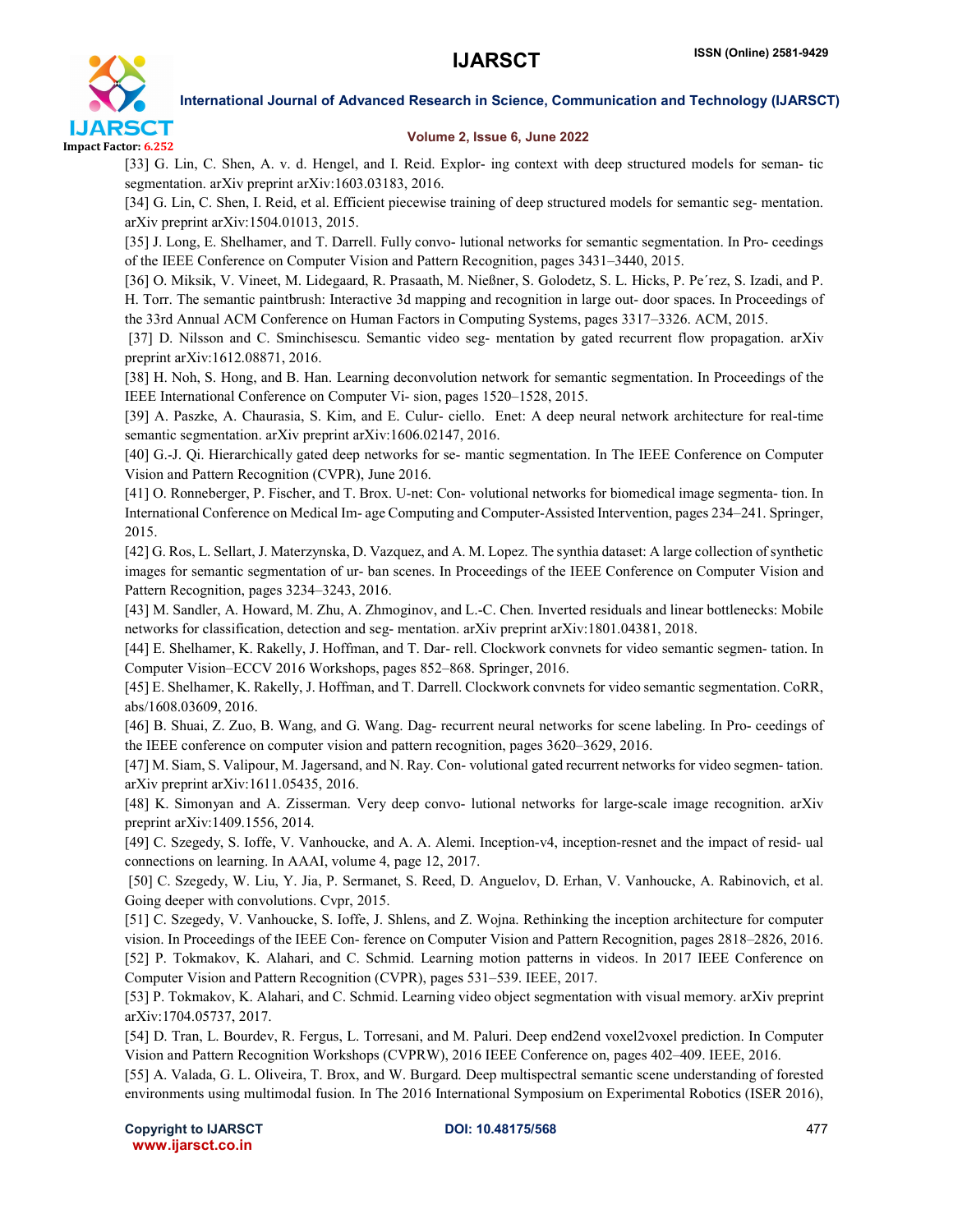

#### Volume 2, Issue 6, June 2022

2016.

[56] V. Vineet, O. Miksik, M. Lidegaard, M. Nießner, S. Golodetz, V. A. Prisacariu, O. Ka¨hler, D. W. Mur- ray, S. Izadi, P. Perez, and P. H. S. Torr. Incremental dense semantic stereo fusion for large-scale semantic scene reconstruction. In IEEE International Confer- ence on Robotics and Automation (ICRA), 2015.

[57] F. Visin, M. Ciccone, A. Romero, K. Kastner, K. Cho, Y. Bengio, M. Matteucci, and A. Courville. Reseg: A recurrent neural network-based model for seman- tic segmentation. In Proceedings of the IEEE Con- ference on Computer Vision and Pattern Recognition Workshops, pages 41–48, 2016.

[58] W. Wen, C. Wu, Y. Wang, Y. Chen, and H. Li. Learn- ing structured sparsity in deep neural networks. In Advances in Neural Information Processing Systems, pages 2074–2082, 2016.

[59] Z. Wu, C. Shen, and A. v. d. Hengel. Wider or deeper: Revisiting the resnet model for visual recog- nition. arXiv preprint arXiv:1611.10080, 2016.

[60] F. Yu and V. Koltun. Multi-scale context ag- gregation by dilated convolutions. arXiv preprint arXiv:1511.07122, 2015.

[61] H. Zhang, A. Geiger, and R. Urtasun. Understanding high-level semantics by modeling traffic patterns. In Proceedings of the IEEE International Conference on Computer Vision, pages 3056–3063, 2013.

[62] X. Zhang, X. Zhou, M. Lin, and J. Sun. Shufflenet: An extremely efficient convolutional neural network for mobile devices. arXiv preprint arXiv:1707.01083, 2017.

[63] H. Zhao, X. Qi, X. Shen, J. Shi, and J. Jia. Icnet for real-time semantic segmentation on high-resolution images. arXiv preprint arXiv:1704.08545, 2017.

[64] H. Zhao, J. Shi, X. Qi, X. Wang, and J. Jia. Pyramid scene parsing network. In IEEE Conf. on Computer Vision and Pattern Recognition (CVPR), pages 2881– 2890, 2017.

[65] S. Zheng, S. Jayasumana, B. Romera-Paredes, V. Vi- neet, Z. Su, D. Du, C. Huang, and P. H. Torr. Condi- tional random fields as recurrent neural networks. In Proceedings of the IEEE International Conference on Computer Vision, pages 1529–1537, 2015.

[66] W. Zhu and X. Xie. Adversarial deep structural net- works for mammographic mass segmentation. arXiv preprint arXiv:1612.05970, 2016.

Smart Bins contribute to a cleaner, safer, and more sanitary environment, as well as improved operating efficiency, while lowering management costs, resources, and roadside radiation. Campuses, theme parks, airports, railway stations, and shopping malls are all good candidates for the Smart Bin. Smart bins are a trash management device that is clever. They include wireless ultrasonic fill-level sensors built within that detect how full the bin is and send the data to a cloud-based monitoring and analytics platform via the Internet of Things. A dustbin is a garbage receptacle constructed of metal, plastic, or any other hard-to-store waste material that is used for temporarily keeping trash. They store energy in a variety of renewable and non-renewable materials and contribute to environmental protection clean. When the trashcan receives the signal, it automatically opens and closes its hatch. A level measuring ultrasonic sensor is also included in the dustbin, which continuously measures the amount of waste in the bin and automatically identifies when it is about to fill up. Smart waste management is characterized by the application of technology to improve waste management efficiency. This not only allows trash collectors to design more effective routes for emptying the bins, but it also reduces the likelihood of any bin remaining full for more than a week. As the world around us transforms and becomes more linked and digitalized, public transportation is expected to provide in every way. How far are we from developing a complete Smart Rail system, from cutting-edge technology to comfort, safety, reliability, and sustainability? We remark that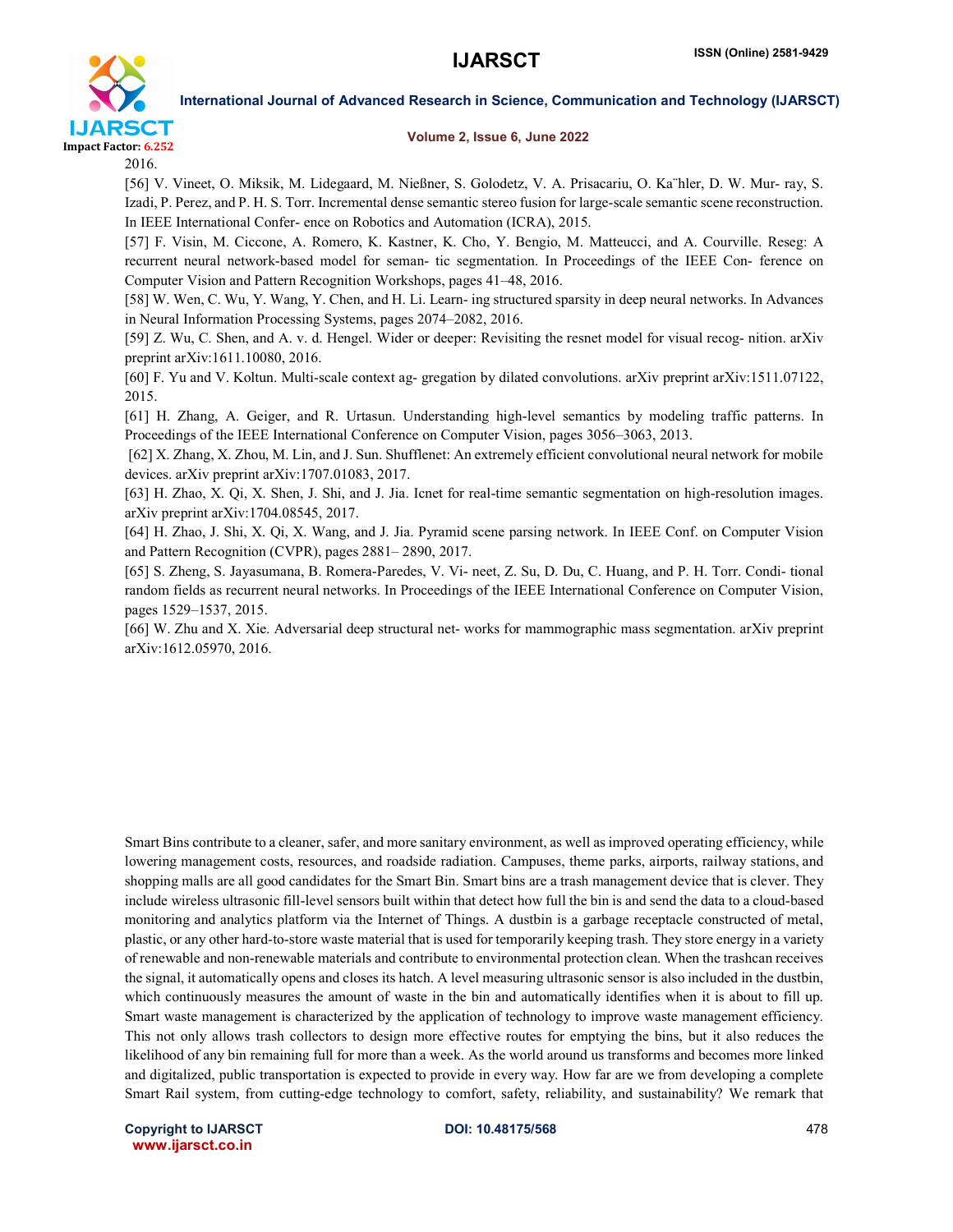

#### Volume 2, Issue 6, June 2022

cleanliness of the surrounding space in the train is also vital. We don't know how much scrap is collected in the dustbins because so many people go by train, and we don't utilize enough manpower for each train, so we apply this system and establish a green and clean city. The smart railway dustbin locator is primarily focused on human health issues, as various variant viruses, such as Covid-19, are having an impact on human bodies and reducing human life spans. As a result, human power will be reduced by using this system, which will automatically notify you on your screen where dustbins need to be replaced and where ordnance is detected

Shikha Parashar and colleagues [1] Waste management, from collection to dumping and interruption, has become one of the most difficult and time-consuming tasks for municipal organizations all over the world. A new concept of Smart Dustbin has been considered for Smart buildings, hospitals, schools, and train stations to make this arduous choreeasier. The Smart Garbage Collector concept is an evolution of the standard garbage collector that incorporates sensors and some type of logic to make it smart. This smart collector is a ground-breaking concept that uses a line-following garbage vehicle and a pole-mounted rubbish component to follow a pre-planned railway pattern. The stationary bin uses ultrasonic sensors to detect garbage levels and uses an RF module to communicate the bin's current level to the garbage car. As a result, this is a fully automated system that contributes to the Clean India, Green India theme.

According to M.Ashwin et al. [2] trash management is a big issue all over the world. The clever is a cutting-edge automated gadget that collects old absorbent care products separately. In smart cities, the Automatic Intelligence Smart Bin assists in resolving trash management issues. In smart cities, the smart bin will play a vital role. The smart lifestyle starts with a clean environment in the city, which starts with a smart bin. The HC-SR04 Ultrasonic Sensor is used to recognize humans, and the TowerPro SG90 Servo Motor is used to automatically open and close the smart bin lid. The smart bin's overall functioning was controlled by an Arduino Uno microcontroller. The smart bin uses an IoT sensor to differentiate dry and wet waste collection. When the smart bin is 80 percent full, the microcontroller automatically sends a warning message to the garbage collector.

M. Dhaifallah and colleagues [3] on a micro grid model of a hospital, hybrid optimization of diverse energy resources was undertaken to evaluate the capability of a standalone energy system and simultaneous waste mitigation. The study'smain goals were to gather renewable energy resource data for a hybrid hospital, use the average amount of hospital waste from the literature and NASA surface meteorology, as well as the solar energy database from HOMER Pro software, to build a hybrid model for a conceptual hospital in Saudi Arabia's new green city, NEOM. Biogas cofire and diesel generators, as well as a PV solar array and batteries, made up the hybrid model. The load requirements of a freestanding hospital were analyzed using simulations. Tesla batteries were used to design the energy storage system.

One of the most significant applications of the Internet of Things (IoT) in this digital era, according to Jacob John et al. [4], is the development of smart cities. Smart objects (devices) are connected to each other via the internet as a backbone in IoT-based smart cities. Using multi hop connectivity, the smart objects' detected data is sent to the sink for further processing. Smart cities use studied data to improve their infrastructure, public utilities, and services by utilizing IoT technology for the betterment of the general population's well-being. Waste collection is a major issue for governments that want to establish a clean environment in IoT-based smart cities. As the population of metropolitan areas grows, so does the amount of waste produced.

D. Krishnakumar and colleagues [5] On India, solid waste management has been a big issue in railway waggons for decades. It is common knowledge that if solid waste is not adequately managed, it will have a significant negative impact on the environment. The goal of this project is to collect solid garbage that passengers throw out the window and recycle or reuse it. Between two parallel window frames, two conveyor belts are placed one above the other. Four collection tanks are also installed, one pair at each end of one conveyor belt. A level sensor (ultrasonic sensor) and a GSM module are installed in the tanks. The garbage is directed onto the conveyor via two exit pipes connected from the interior. Each coop is equipped with a switch that, when pressed, activates the conveyor belt, preventing it from running indefinitely without any work to be done. The entire system, which consists of two sets of conveyor belts, is housed in a casing between the window's parallel frames.

According to Dr.T.M.N.Vamsi et al. [6,] appropriate waste management through the use of technology is a serious worry of the hour. Monitoring and disposal of waste are currently done by people, which is inconvenient; however, by augmenting the traditional system with the flavour of IoT, monitoring of garbage bins will be simple. This benefits those who work in the traditional garbage collection system, and it is the most practical solution. The SGMDSS is a cutting-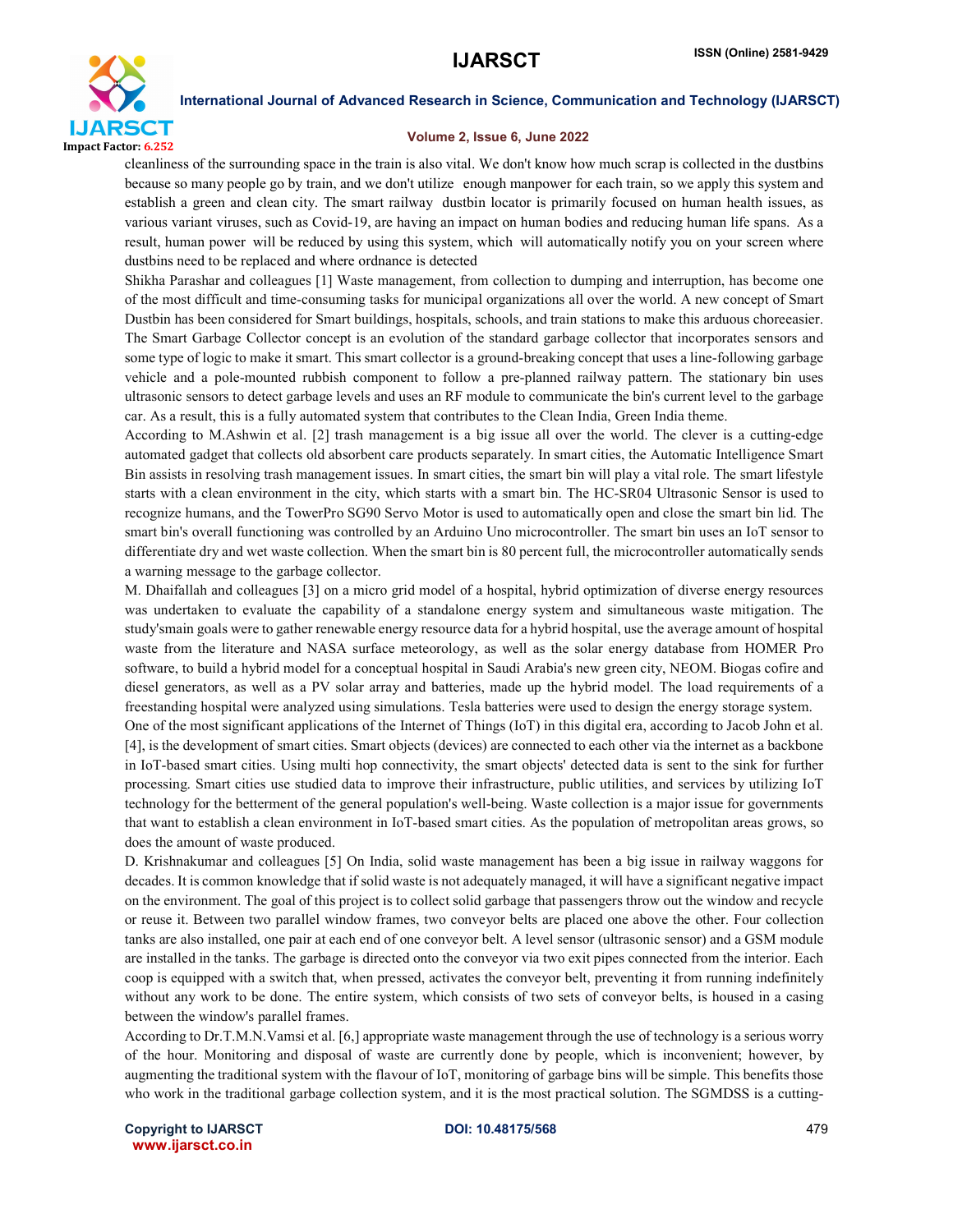

#### Volume 2, Issue 6, June 2022

edge information management control system that aids metros, cities, and villages in maintaining hygiene and cleanliness through improved waste disposal. This technology employs a cutting-edge approach that automates garbage monitoring and disposal. SGMDSS monitors garbage bins at various locations and notifies cleaning employees of the level of waste gathered in the bins via an android mobile application for disposal, as well as providing the shortest path to the garbage bin site that is almost full. This data is also transferred to a webpage, and the full database is saved and retrieved via the cloud. In addition, the worker receives an alarm message.

According to Ashi Goel et al. [7], the centrality of a town is determined by the quality of its air, the cleanliness of its roads and highways, and its overall atmosphere. One of the most pressing concerns as we work toward our wonderful vision 2020 aim of becoming a developed and affluent nation is hygiene. Our mission is 'Swachh Bharat Abhiyan,' hence we invented a 'Smart Toilet' and a 'Smart Dustbin.' Those who live in the city must be forced to suffer from a variety of ailments if cleanliness is not maintained. Suddenly, a plethora of new diseases appeared. There are numerous rubbish bins available, as well as many public toilets being built by the government, but most people have no knowledge where they are or where they are located when they walk out in new places. The method's architecture collects this information and transmits it via a wireless network. This paper may be useful in encouraging the majority to support the Clean India effort. It will be able to demonstrate the emerging role in the Clean India scheme in the future. Sensors are used to detect the level of rubbish in the dustbins and public bathrooms, and the information is transferred to the official mobile station via GPS module.

Mudike Koushal Yadav and colleagues [8] Modern garbage management practices, from collection to dumping and disruption, have become a difficult and time-consuming task for municipal organizations all over the world. A novel concept of Smart Garbage Collection System has been considered for Smart buildings, hospitals, schools, and railway Stations to make this tedious work easier. The Smart Garbage Collector concept is a modernization of the traditional garbage collector that incorporates sensors and electronics to make it smart. This smart garbage collector is a groundbreaking concept that uses a line-following garbage vehicle and a pole-mounted rubbish component to follow a predetermined train path. The fixed bin uses ultrasonic sensors to indicate waste level and uses an RF Module to update the volume level of the bin to the garbage car. As a result, this gadget is a completely automated system that contributes significantly to the Clean India, Green India initiative.

According to Murali Krishna Thirumalakonda et al. [9], waste collection in public spaces and communities is a big problem today. Unsanitary conditions cause a variety of diseases and harm to the environment. This may be avoided by placing a smart dustbin in the vicinity. This smart garbage management system is an advance over a regular bin, and it uses ultrasonic sensor systems to check the garbage level above the dustbin. An ultrasonic sensor is a device that measures the distance between an object and the user. The bin may be opened and closed automatically using a sensor. When the bin is full, the buzzer will sound. Then, when the trashcan is full, it will transmit an alert message through GSM module, which is attached to the circuit. As a result, the system is useful in waste management when it is monitored and informed on a regular basis. Thisresults in a cleaner city for a higher quality of life. The smartphone app is developed as a graphical representation of daily updates to ensure a greener environment and support for Swachh Bharat for cleanliness. It is improved by the use of two bins, one for wet garbage and the other for dry waste. Wet trash decomposes quickly to produce biogas, which can be used in the home.

According to Rishabh Kumar Singhvi et al. [10], a smart system that monitors the trashcan and provides real- time status is required for the development of smart cities. Municipal corporations in India do not yet have access to realtime information about trash cans. In order to address this issue, we are building an Internet of Things (IoT)-based system that can send a notification to a company about the overflow and toxicity level of the dustbins. A website is also being created to keep track of the data related to the trash cans. The dustbin status is updated on the website and a message is sent to the mobile phone through GSM module. Citizens can also file complaints about trash cans or waste management on this website. Arduino is utilized as a microcontroller in the recommended system to interface between the GSM/GPRS module and the sensors. Dustbin level and toxicity are measured using an ultrasonic sensor and a gas sensor, respectively.

#### III. PROBLEM STATEMENT

Railway workers, like humans, are on the front lines of the fight against contagious diseases. They are regularly in contact with diseased people and also with health in the surrounding railway boogie.

Copyright to IJARSCT **DOI: 10.48175/568** 480 www.ijarsct.co.in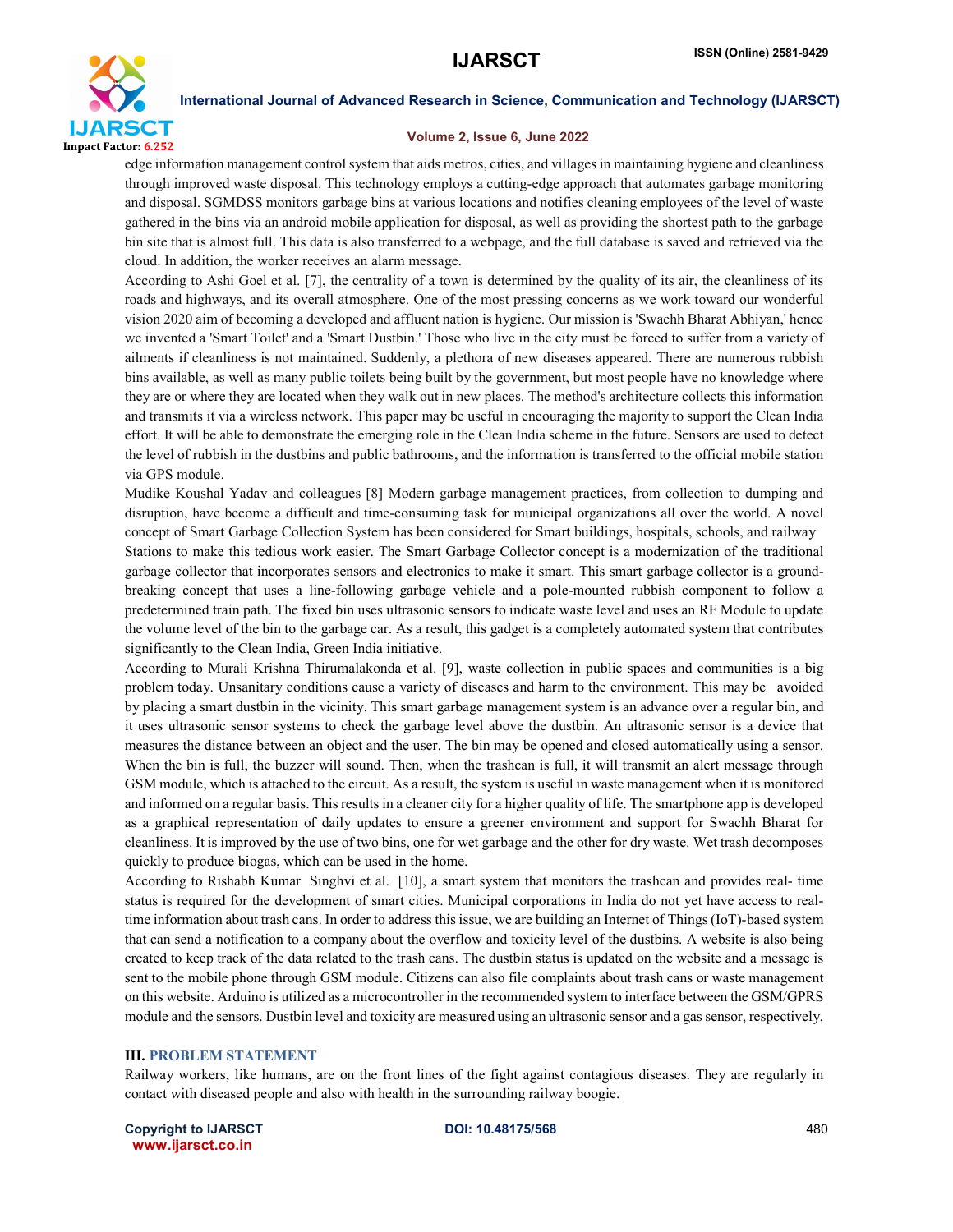# **IJARSCT** Impact Factor: 6.252

## International Journal of Advanced Research in Science, Communication and Technology (IJARSCT)

Volume 2, Issue 6, June 2022

#### IV. PROPOSED SYSTEM



#### Figure 4.1: Architecture of proposed system

#### 4.1 Working of Proposed System

#### A. Ultrasonic Sensor

Ultrasonic sensors work by emitting a sound wave that is above the human hearing range. The sensor's transducer functions as a microphone, receiving and transmitting ultrasonic sound. To deliver a pulse and receive the echo, our ultrasonic sensors, like many others, use a single transducer. The sensor measures the time between sending and receiving an ultrasonic pulse to determine the distance to a target.



#### Figure 4.2: Transmit and receive signal

1. Ultrasonic sensors send sound waves at a target and measure the time it takes for the reflected waves to return to the receiver to determine its distance.

2. This sensor is an electronic device that uses ultrasonic sound waves to detect the distance to a target and then converts the reflected sound into an electrical signal.

#### B. Oder Sensor



#### Fig 4.3 Oder Sensor

When molecules of any chemical element are placed on the surface of a sensor, the e-nose operates. When a sensor is exposed to scents, the change in resistance is detected. The outcome is a pattern that is unique to that element. Our technology is built around an Oder sensor that detects where Oder is present in the trash can. To keep the railway bogie's environment clean. Aside from that, there is a stench there, and there isn't a lot of scrap. As a result, we'll need another sensor to detect odor.

#### C. NODE MCU

The ESP-12E module on the NodeMCU ESP8266 development board contains an ESP8266 chip with a Tensilica Xtensa 32-bit LX106 RISC microprocessor. This microprocessor runs on a configurable clock frequency of 80MHz to 160MHz

Copyright to IJARSCT **DOI: 10.48175/568** 481 www.ijarsct.co.in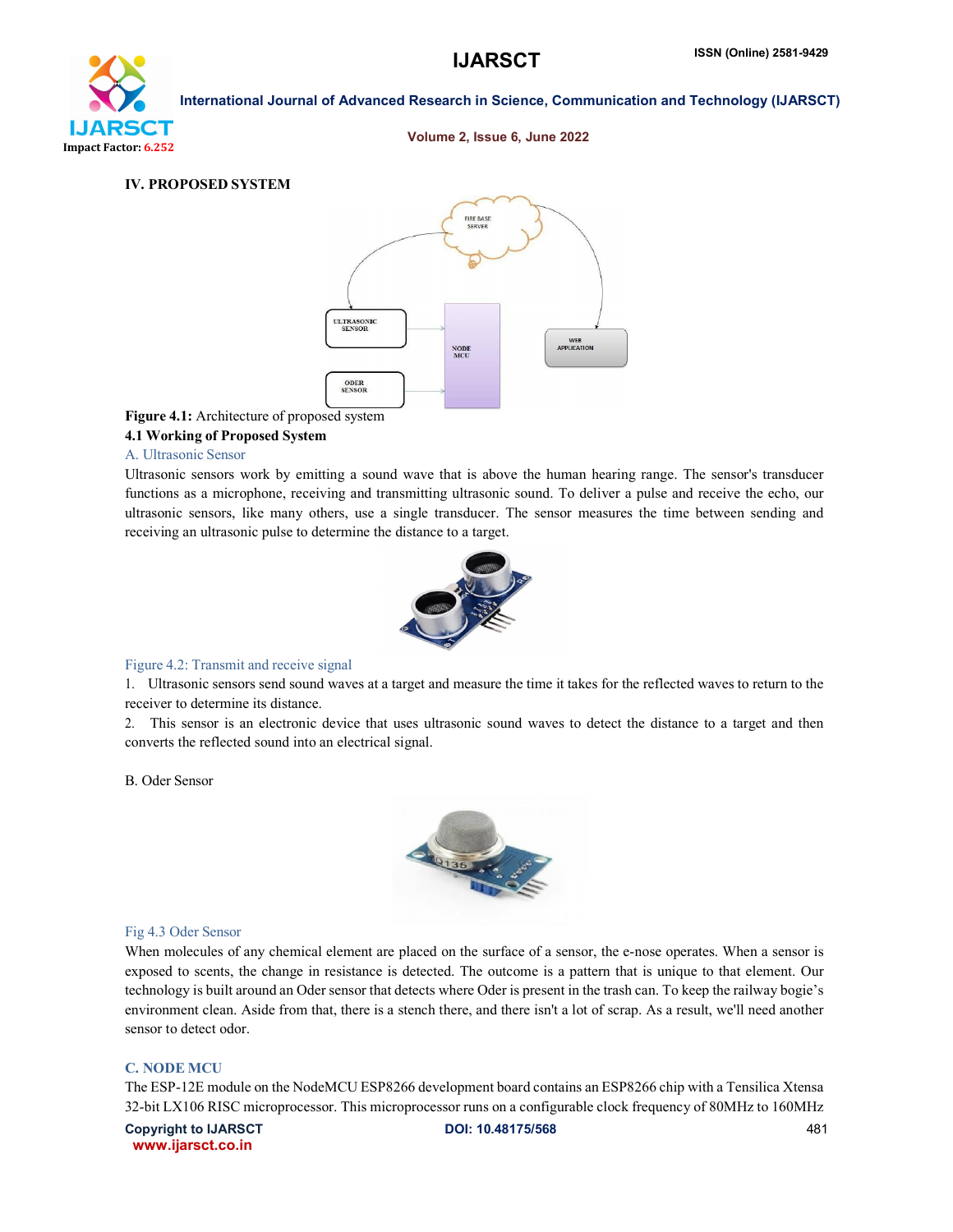

#### Volume 2, Issue 6, June 2022

and supports RTOS. To store data and programmer, the NodeMCU contains 128 KB of RAM and 4MB of Flash memory. It is perfect for IoT projects due to its high processing power, built-in Wi-Fi / Bluetooth, and Deep Sleep Operating capabilities. A Micro USB jack and VIN pin can be used to power NodeMCU (External Supply Pin). It has interfaces for UART, SPI, and I2C. The NODE MCU is the system's heart in our design. This is used to control all operations by connecting two sensors, one Ultrasonic sensor and the other an Oder sensor



Figure 4.4: Node MCU

#### 4.2 Server / Web Application

In this system, data can be predicted by ultrasonic sensor and order sensor, which is nothing more than an ultrasonic sensor that detects the level of scrap in the dustbin and whether or not there is a smell present. This data is sent to the server, where we register/ login with our login id and password and then open one sheet with content ID, level, order, and comment, which is nothing more than whether or not the dustbin needs to be replaced. And the above technology provides excellent information regarding dustbin levels, resulting in a reduction in human manpower and a significant reduction in other infections infecting humans.

| Login ID | Level | Oder    | Comment         |    |
|----------|-------|---------|-----------------|----|
| 12546    | 5inch | Present | Need            | to |
|          |       |         | replace         |    |
| 25345    | 8inch | No      | Need<br>replace | to |

Login /Register Output:

The heading of the Acknowledgment section and the References section must not be numbered. Causal Productions wishes to acknowledge Michael Shell and other contributors for developing and maintaining the IEEE LaTeX style files which have been used in the preparation of this template.

#### V. RESULT AND DISCUSSION

The below result page shows the construction of a login and registration page, which has we give a signup and login page with a username and password to present the real-time database of design project results.

Smart Dusthi

#### SMART DUSTBIN SYSTEM

Result page 1. Login and Registration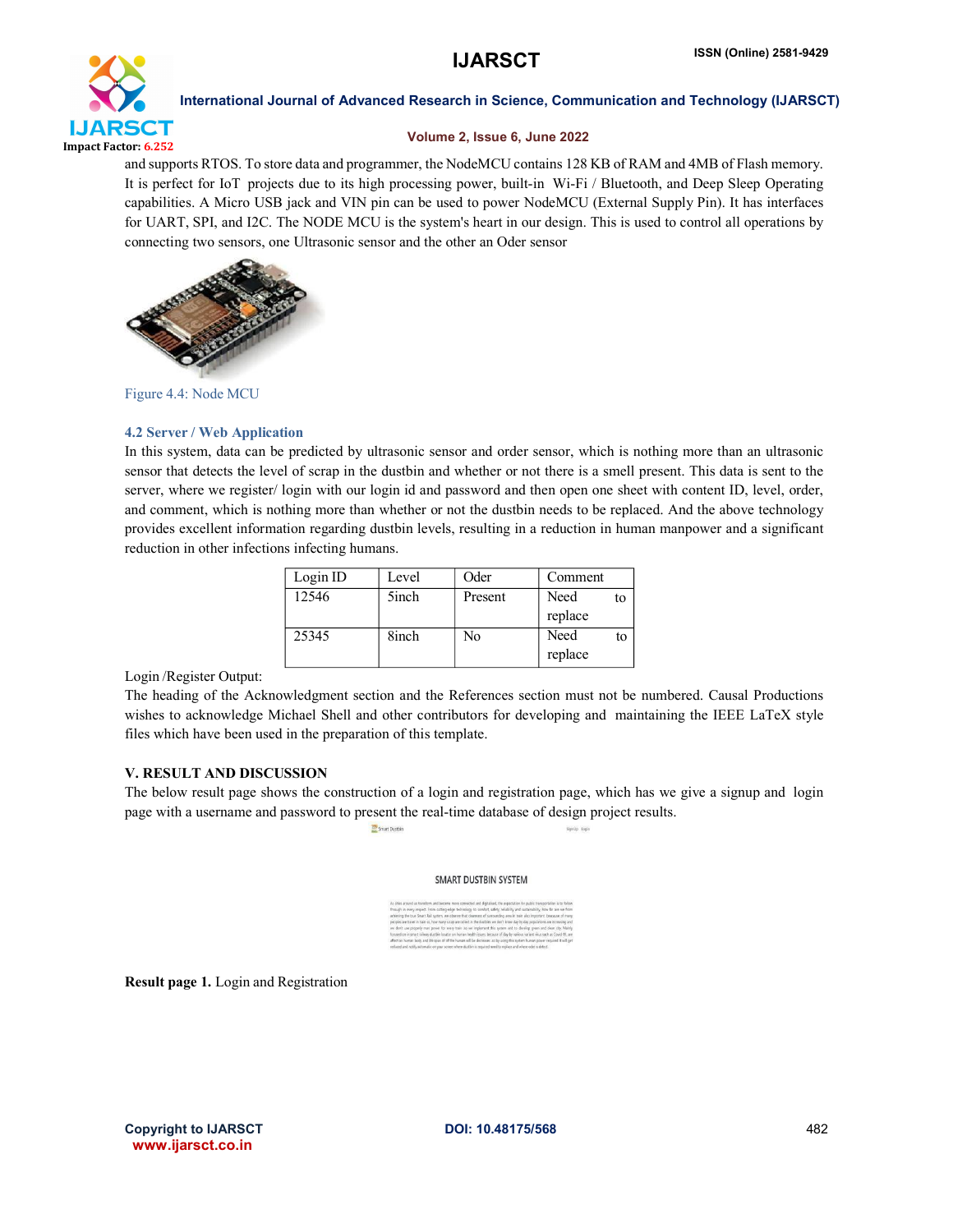

| 5C I<br>or $6.252$                                                                                                                             |                                                                                                                                                      | Volume 2, Issue 6, June 2022 |
|------------------------------------------------------------------------------------------------------------------------------------------------|------------------------------------------------------------------------------------------------------------------------------------------------------|------------------------------|
| Firebase                                                                                                                                       | detter v                                                                                                                                             | Gam-docs &                   |
| <b>A</b> Project Overview<br>۰                                                                                                                 | <b>Realtime Database</b>                                                                                                                             |                              |
| <b>Build</b>                                                                                                                                   | Backcos Cleage<br>Cona i<br><b>Th</b> diese                                                                                                          |                              |
| 21 Authorization<br><b>P App Check</b><br><b>R</b> Firectory Estabase                                                                          | C Protect your Realtime Database resources from abuse, soch as billing fraud or phéring Centiques App Check X                                        |                              |
| <b>Car Realtime Databone</b><br><b>&amp;</b> Esterators<br><b>B</b> Street<br><b>C</b> Hosting<br><b>F-1 Functions</b><br>Co. Machine Learning | 00 https://birthin.2aids-default rids feetupers.com<br>https://dustbisi2eedbidefailt-htds.finalasein.com/<br>Invel: 29.51724<br>mlim of <sub>0</sub> | 2 × 1                        |
| <b>Release &amp; Monitor</b><br>Dokkins followers led Lt.<br><b>Analytics</b><br>Castronic Feature, Livera, Cars.,                             |                                                                                                                                                      |                              |
| <b>Receive</b><br><b>Sport</b><br><b>Lingrade</b><br>No cred Makewith                                                                          | <b>Q</b> Theraping Equation Institut Makes Security and                                                                                              | .                            |

Result Page 2. Fetching Hardware components to take real time database.

| <b>See Smart Dustbin</b> Dustbin Status |  | agout |  |
|-----------------------------------------|--|-------|--|
|-----------------------------------------|--|-------|--|

IoT Based Dustbin for Smart Railways

| Train<br>Rajdhani Express | <b>DUSTRIN LEVEL</b><br>39% | ODER<br>Absent | ACTION TO PERFORM<br><b>All okay</b> |
|---------------------------|-----------------------------|----------------|--------------------------------------|
|                           |                             |                |                                      |
| Sahvadn Express           | 12%                         | Absent         | Allistar                             |

#### Result page -3 Experimental result of smart Railway dustbin.

Above result page which will show Real time database from server to this page project is designed based on hardware module which is mechanically connected with dustbin and Node MCU ESP8266 is Wi-Fi compatible is heart of system which takes real time analog value to send server and design and developed web application to show all the notifications of the dustbin related where is level, Oder is present or not, and what will be action to take.

Above result page shows real-time experimental results of smart railway dustbin, which clearly displays train position such as rajdhani express to display dustbin level 39 percent and order is absent, action performance is all right. At the Chennai express location, the second row displays 34% of the dustbin level and an order is present, therefore action will be taken to change the trash.

#### VI. CONCLUSION AND FUTURE WORK

Smart Bins contribute to a cleaner, safer, and more sanitary environment, as well as improved operating efficiency, while lowering management costs, resources, and roadside emissions. The Smart Bin is suitable for high- traffic areas. The smart bin transmits information about fill levels and guarantees that the bin is only collected when it is completely full. As a result, the streets will be cleaner and safer. Because of the pattern of the presence of keen innovation, the advancement of clever frameworks, notably in the improvement of clever dustbins, would in general increase. The experimental results show that the smaller-than-normal and super-brilliant dustbins framework works and performs as expected. The results of the evaluation of the application for savvy dustbins revealed that the presence of shrewd dustbins spread throughout the room unequivocally consented to provide benefits and drew in extremely exorbitant interest in familiarity with discarding waste perfectly positioned, notwithstanding, it is important to further develop the brilliant dustbin framework to further develop its presentation just as it is important to further develop the brilliant dustbin framework to further develop its presentation just as it is important to further develop the brilliant dustbin

#### FUTURE WORK

Using photoelectric, methane, and smell sensors, separate garbage (wet and dry) based on moisture content. To sort garbage into hazardous and non-hazardous categories. To dispose of the garbage created in an efficient manner.

#### REFERENCES

[1]. Shikha Parashar, Pankaj Tomar "Waste Management by a Robot- A Smart and Autonomous Technique" 2018, DOI: 10.9790/2834- 1303023136.

[2]. Dhaifallah M.Alotaibi Mohammad AkramiMahdieh DibajAkbar A.Javadi "Smart energy solution for an optimised sustainable hospital in the green city of NEOM" October 2019.

Copyright to IJARSCT DOI: 10.48175/568 483 www.ijarsct.co.in [3]. Chunsheng Zhu; Huan Zhou; Victor C. M. Leung; Kun Wang; Yan Zhang; Laurence T. Yang "Toward Big